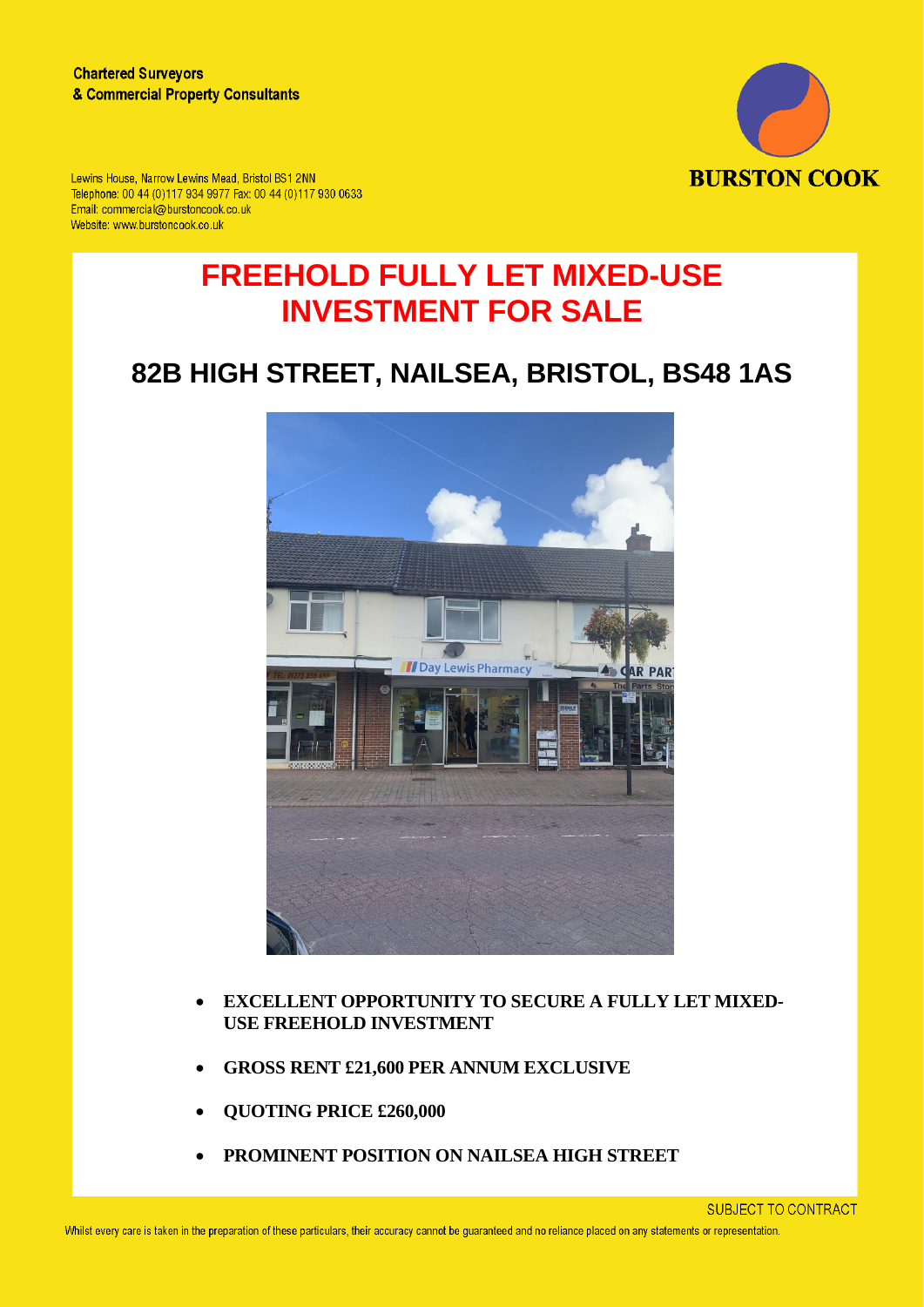#### **LOCATION**

The property is positioned towards the eastern end of the High Street in Nailsea, a small town approximately 8 miles south west of Bristol. Other occupiers situated on this section of the High Street include a hairdresser, car accessory shop, a Chinese Takeaway, and a hardware shop. A Tesco Superstore is located at the bottom of the High Street.

#### **DESCRIPTION**

The subject property comprises a freehold, mid-terrace two storey building with ground floor retail and a first floor one bedroom maisonette.

The ground floor comprises a fully fitted pharmacy unit with retail sales space, storage, and a kitchenette and W.C. facility to the rear.

The first floor is accessed from a separate rear access and consists of a one bedroom maisonette with separate living room, kitchen, and bathroom.

#### **ACCOMMODATION**

In accordance with the RICS Property Measurement Standards (6th Edition, Jan 2018) the property has the following approximate Net Internal Area:

| Ground Floor: | 792 sq. ft   | $(73.65 \text{ sq. m})$ |
|---------------|--------------|-------------------------|
| First Floor:  | $645$ sq. ft | $(60.00 \text{ sq m})$  |

| Total: | $1,437$ sq. ft | $(133.65 \text{ sq m})$ |
|--------|----------------|-------------------------|
|--------|----------------|-------------------------|

# **TENANCY**

The property is let by way of the following lease:

| Lease Date                             | 26th March 2008                                        |
|----------------------------------------|--------------------------------------------------------|
| Property                               | Ground Floor Shop and Upper Floor Flat known as        |
|                                        | 82b High Street, Nailsea, BS48 1AS.                    |
| Tenant                                 | GP Care Pharmacy Limited                               |
| Initial Rent                           | £21,600 per annum, exclusive.                          |
| <b>Contractual Term</b>                | Term of 15 years.                                      |
| Permitted User                         | Retail Pharmacy and Chemist within Use Class A1        |
|                                        | with residential above.                                |
| <b>Rent Review</b>                     | Every 5 years to the higher of either the passing      |
|                                        | rent or the open market rent.                          |
| Assignment & Sub-Letting               | The tenant may assign or sub-let the whole of the      |
|                                        | lease, subject to landlord's consent. The tenant shall |
|                                        | not assign or sub-let part of the lease.               |
| Repairs                                | Full repairing and insuring.                           |
| Decoration                             | The tenant shall decorate the interior of the property |
|                                        | every 5 years and the exterior of the property every   |
|                                        | 3 years, and in the last 6 months prior to lease       |
|                                        | expiry.                                                |
| Landlord and Tenant Act 1954 (Part II) | The provisions of sections $24 - 28$ of the Landlord   |
|                                        | and Tenant Act 1954 are included in relation to the    |
|                                        | tenancy created by the lease.                          |

**Control of Asbestos at Work Regulations 2002**

**Under the Control of Asbestos at Work Regulations 2002 (CAW Regulations), the owner or tenant of the property, and any one else who has control over it and/or responsibility for**  maintaining or repairing it, may be under statutory obligation to detect and manage any asbestos or asbestos related compounds contained within the property. Failure to comply with the<br>CAW Regulations is an offence and cou

The detection of asbestos and asbestos related compounds is beyond the scope of Burston Cook expertise and accordingly: -<br>(1) Burston Cook makes no representation as to the presence or otherwise of any asbestos or asbestos